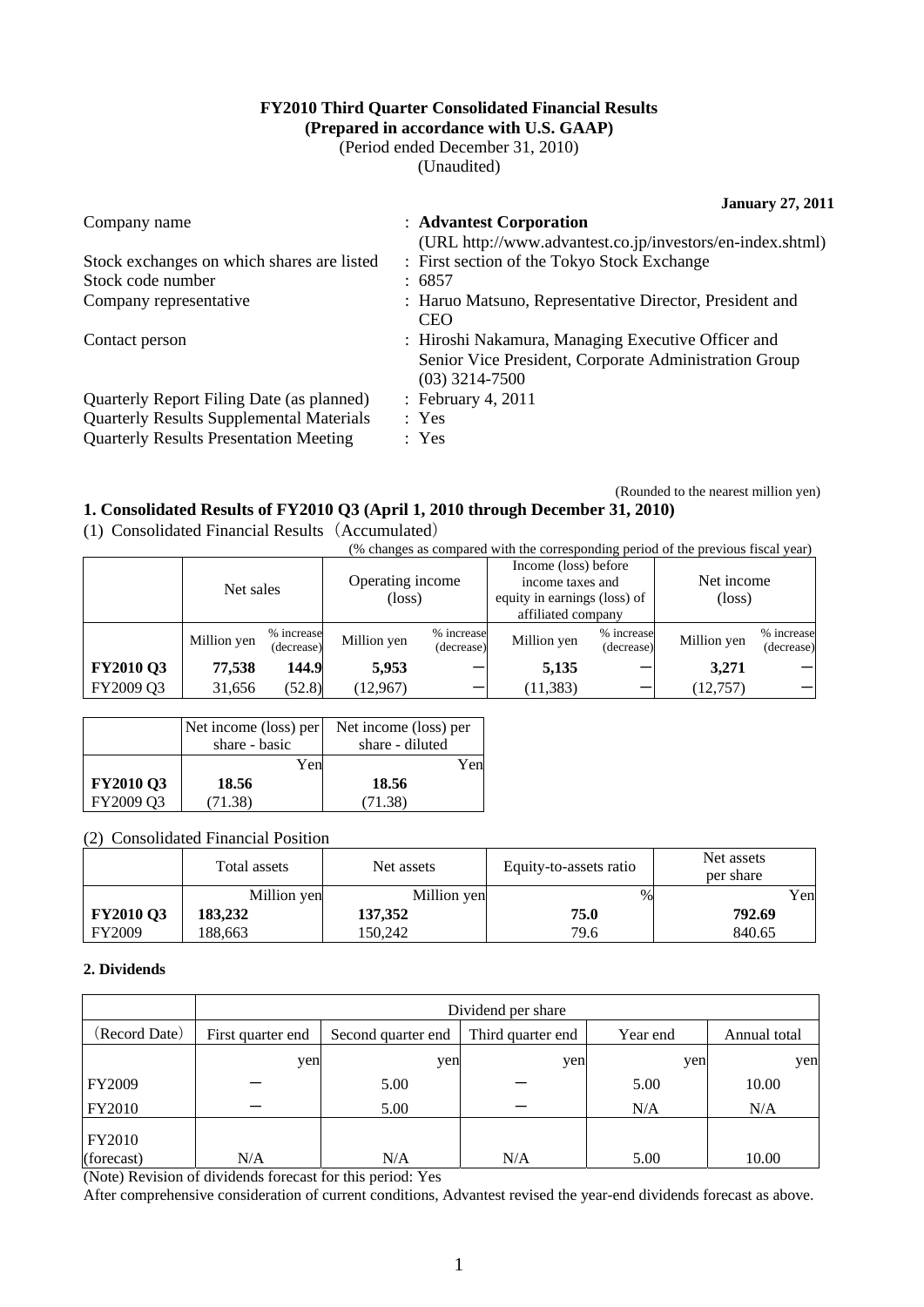# **3. Projected Results for FY2010 (April 1, 2010 through March 31, 2011)**

|               | (% changes as compared with the previous fiscal year) |                          |                                     |                          |                                                                                                |                          |                               |                          |
|---------------|-------------------------------------------------------|--------------------------|-------------------------------------|--------------------------|------------------------------------------------------------------------------------------------|--------------------------|-------------------------------|--------------------------|
|               | Net sales                                             |                          | Operating income<br>$(\text{loss})$ |                          | Income (loss) before<br>income taxes and<br>equity in earnings (loss) of<br>affiliated company |                          | Net income<br>$(\text{loss})$ |                          |
|               | Million yen                                           | % increase<br>(decrease) | Million yen                         | % increase<br>(decrease) | Million yen                                                                                    | % increase<br>(decrease) | Million yen                   | % increase<br>(decrease) |
| <b>FY2010</b> | 100,000                                               | 87.9                     | 6,500                               |                          | 5,800                                                                                          |                          | 3,500                         |                          |

|               | Net income (loss) |
|---------------|-------------------|
|               | per share         |
|               | Yen               |
| <b>FY2010</b> | 19.86             |

(Note) Revision of earnings forecast for this period: Yes

Advantest did not report the earnings forecast for the fiscal year ending March 31, 2011 in late October of last year due to difficulty in forecasting trends in the demand for semiconductors and investment plans for semiconductor related capital expenditures.

At this time, Advantest is able to report the earnings forecast for the fiscal year ending March 31, 2011, taking into account trends in orders input received and other factors in the third quarter. Such earnings forecast is reported above.

**4. Others** (Please see "Business Results" 2. Others on page 7 for details.)

- (1) Material changes in subsidiaries during this period (changes in scope of consolidation resulting from changes in subsidiaries): None
- (2) Use of simplified accounting method and special accounting policy for quarterly consolidated financial statements: Yes
- (3) Changes in accounting principles, procedures and the presentation of the quarterly consolidated financial statements:
	- 1) Changes based on revisions of accounting standard: None
	- 2) Changes other than 1) above: None
- (4) Number of issued and outstanding stock (common stock):
	- 1) Number of issued and outstanding stock at the end of each fiscal period (including treasury stock): FY2010 Q3 199,566,770 shares; FY2009 199,566,770 shares.
	- 2) Number of treasury stock at the end of each fiscal period: FY2010 Q3 26,294,460 shares; FY2009 20,845,178 shares.
	- 3) Average number of outstanding stock for each period (cumulative term):
	- FY2010 Q3 176,205,042 shares; FY2009 Q3 178,722,701 shares.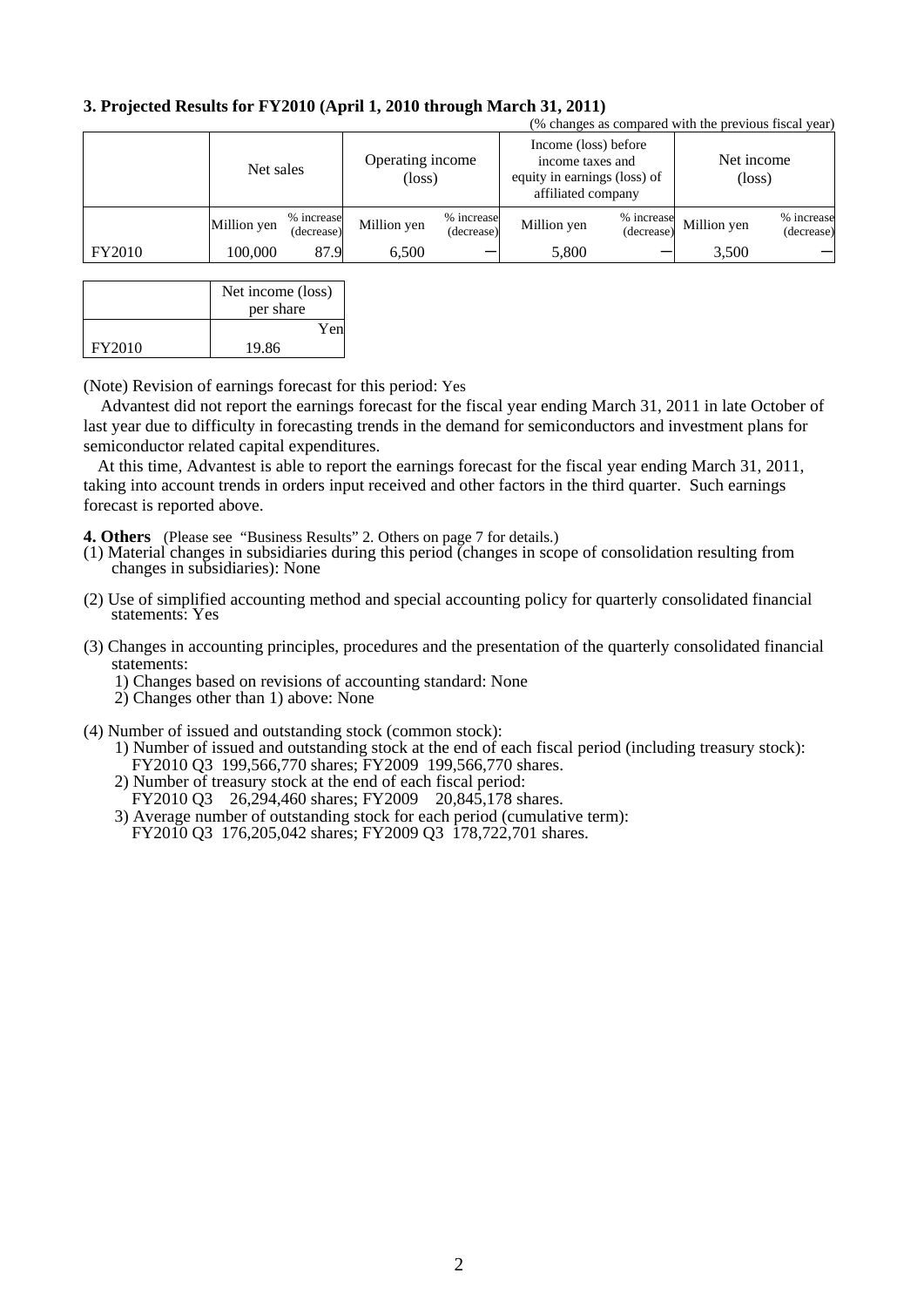#### **Implementation status of quarterly review procedures**

This quarterly financial results report is not subject to quarterly review procedures by independent auditors under Japan's Financial Instruments and Exchange Law. At the time of release of this report, such quarterly review procedures under the Financial Instruments and Exchange Law have not been completed.

#### **Explanation on the Appropriate Use of Future Earnings Projections and Other Special Instructions**

This document contains "forward-looking statements" that are based on Advantest's current expectations, estimates and projections. These forward-looking statements are subject to known and unknown risks, uncertainties and other factors that may cause Advantest's actual results, levels of activities, performance or achievements to be materially different from those expressed or implied by such forward-looking statements. These factors include: (i) changes in demand for the products and services produced and offered by Advantest's customers, including semiconductors, communications services and electronic goods; (ii) circumstances relating to Advantest's investment in technology, including its ability to timely develop products that meet the changing needs of semiconductor manufacturers, communications network equipment and components makers and service providers; (iii) significant changes in the competitive environment in the major markets where Advantest purchases materials, components and supplies for the production of its products or where its products are produced, distributed or sold; and (iv) changes in economic conditions, currency exchange rates or political stability in the major markets where Advantest procures materials, components and supplies for the production of its principal products or where its products are produced, distributed or sold. A discussion of these and other factors which may affect Advantest's actual results, levels of activities, performance or achievements is contained in the "Operating and Financial Review and Prospects", "Key Information - Risk Factors" and "Information on the Company" sections and elsewhere in Advantest's annual report on Form 20-F, which is on file with the United States Securities and Exchange Commission.

#### **Contents**

|    |                                                                                                                              | P. 4 |
|----|------------------------------------------------------------------------------------------------------------------------------|------|
|    |                                                                                                                              | P. 4 |
|    |                                                                                                                              | P. 6 |
|    |                                                                                                                              | P. 7 |
| 2. |                                                                                                                              | P. 7 |
|    | (1) Material changes in subsidiaries during this period                                                                      |      |
|    | (changes in scope of consolidation resulting from changes in subsidiaries) $\cdots$                                          | P. 7 |
|    | (2) Use of simplified accounting method and special accounting policy for                                                    |      |
|    |                                                                                                                              | P. 7 |
|    | (3) Changes in accounting principles, procedures and the presentation of                                                     |      |
|    | the quarterly consolidated financial statements                                                                              | P. 7 |
| 3. |                                                                                                                              | P. 8 |
|    |                                                                                                                              | P. 8 |
|    | (2) Consolidated Statements of Operations (Unaudited)                                                                        | P.10 |
|    | (3) Consolidated Statements of Cash Flows (Unaudited)                                                                        | P.12 |
|    |                                                                                                                              | P.13 |
|    | $(5)$ Segment Information $\cdots$ $\cdots$ $\cdots$ $\cdots$ $\cdots$ $\cdots$ $\cdots$ $\cdots$ $\cdots$ $\cdots$ $\cdots$ | P.13 |
|    | (6) Notes on Significant Changes to Stockholders' Equity                                                                     | P.14 |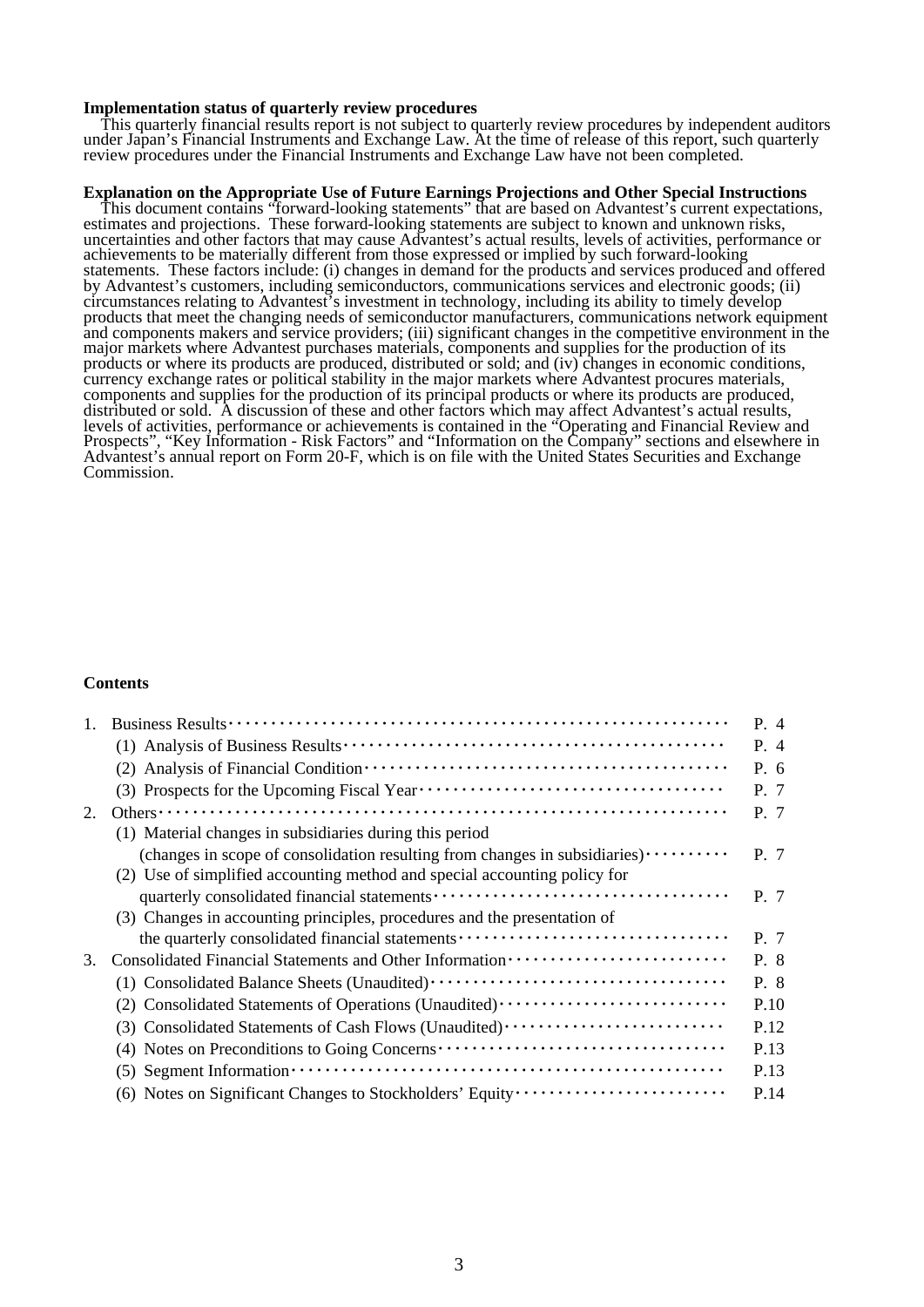#### 1. Business Results

### (1) Analysis of Business Results

Consolidated Financial Results of FY2010 Q3 (October 1, 2010 through December 31, 2010)

<sup>(</sup>in billion yen)

|                                                                                             | Three months ended<br>December 31, 2009 | Three months ended<br>December 31, 2010 | As compared to the<br>corresponding period of<br>the previous<br>fiscal year<br>Increase (decrease) |
|---------------------------------------------------------------------------------------------|-----------------------------------------|-----------------------------------------|-----------------------------------------------------------------------------------------------------|
| Orders input received                                                                       | 18.7                                    | 21.3                                    | 14.7%                                                                                               |
| Net sales                                                                                   | 12.9                                    | 25.4                                    | 97.5%                                                                                               |
| Operating income (loss)                                                                     | (5.0)                                   | 1.2                                     |                                                                                                     |
| Income (loss) before income<br>taxes and equity in earnings<br>(loss) of affiliated company | (5.0)                                   | 1.0                                     |                                                                                                     |
| Net income (loss)                                                                           | (5.7)                                   | 0.7                                     |                                                                                                     |

Advantest's fiscal third quarter results were impacted by slowing consumer demand for PCs and electronics amid economic uncertainty in developed countries economies, while the emerging countries economies have continued to grow.

The strong recovery which had been underway for some time in the semiconductor industry faltered. Semiconductor manufacturers have postponed capital investment and limited equipment orders primarily due to the weakness in the PC and consumer electronics markets since the end of second period. Especially DRAM manufacturers have responded to the deteriorating supply/demand environment with production cuts and reductions in capital expenditures since the DRAM prices have plunged in the summer of 2010.

Amid this discouraging business environment, Advantest strove to expand orders and sales, and despite the challenge of the stronger yen, posted significant increases both in sales and profit in comparison to the corresponding period of the previous fiscal year.

As a result of the above, orders input received was (Y) 21.3 billion (a 14.7% increase in comparison to the corresponding period of the previous fiscal year), net sales were (Y) 25.4 billion (a 97.5% increase in comparison to the corresponding period of the previous fiscal year), operating income was  $(Y)$  1.2 billion  $((Y)$  6.2 billion improvement in comparison to the corresponding period of the previous fiscal year), income before income taxes and equity in loss of affiliated company was (Y) 1.0 billion ((Y) 6.0 billion improvement in comparison to the corresponding period of the previous fiscal year), net income was (Y) 0.7 billion ((Y) 6.4 billion improvement in comparison to the corresponding period of the previous fiscal year). The percentage of net sales to overseas customers was 73.2%, compared to 76.7% in the corresponding period of the previous fiscal year.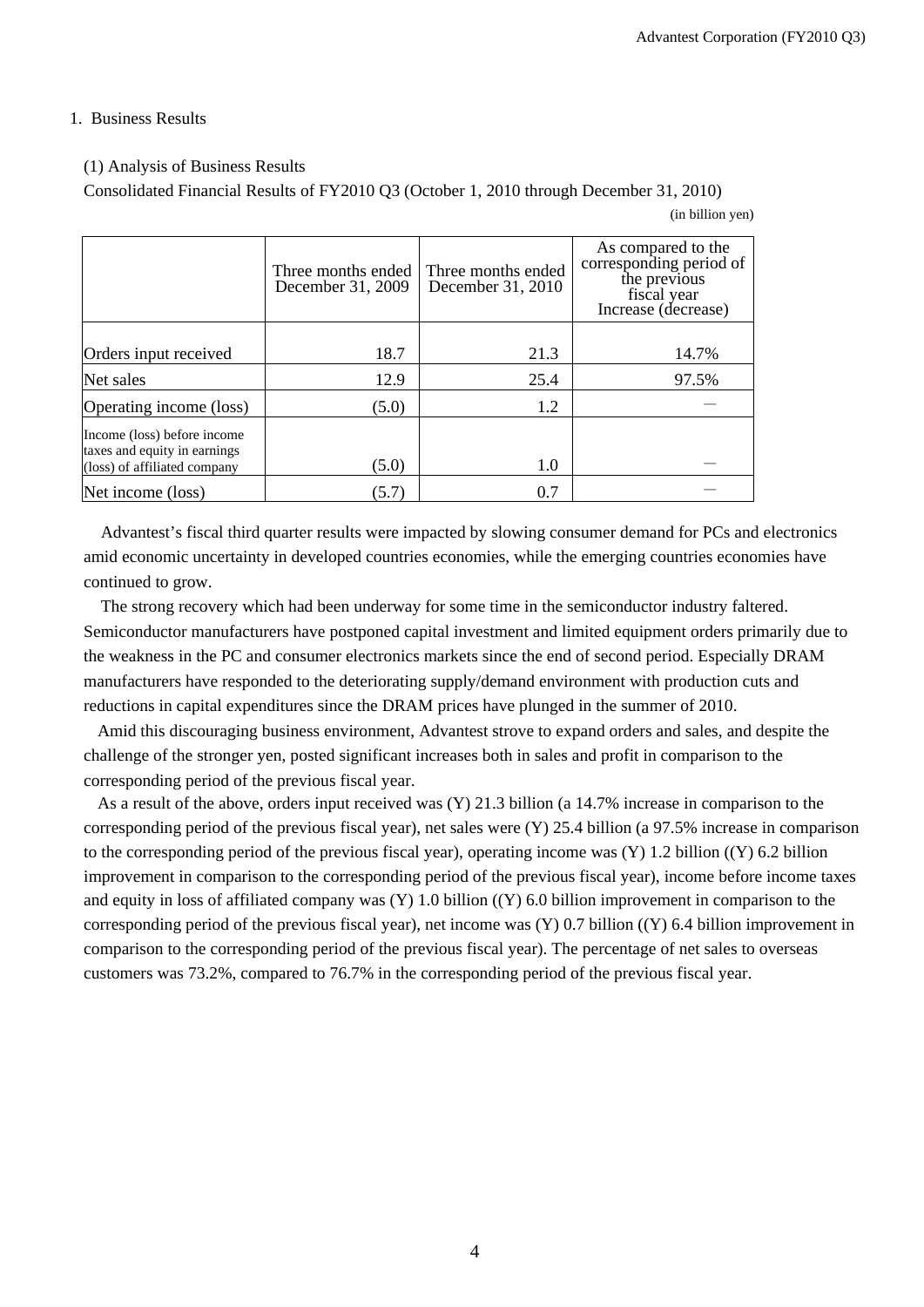Conditions of business by segment are described below.

<Semiconductor and Component Test System Segment>

(in billion yen)

|                         | December 31, 2009 | Three months ended Three months ended<br>December 31, 2010 | As compared to the<br>corresponding period of<br>the previous<br>fiscal year<br>Increase (decrease) |
|-------------------------|-------------------|------------------------------------------------------------|-----------------------------------------------------------------------------------------------------|
| Orders input received   | 12.1              | 11.6                                                       | $(4.2\%)$                                                                                           |
| Net sales               | 7.2               | 18.2                                                       | 155.2%                                                                                              |
| Operating income (loss) | (3.6)             | 2.0                                                        |                                                                                                     |

In the Semiconductor and Component Test System Segment, orders were affected by severe reductions in capital investment by multiple customers.

In the memory semiconductor test system, test systems for DDR3-DRAM underperformed amid the influence of steep price declines in DRAM chips used in PCs. Similarly, orders of test systems for the low-power DRAM chips used in smartphones and tablet computers with touch panel failed to meet expectations set at the beginning of the quarter.

In the non-memory semiconductor test system, the MPU segment drove robust sales of Advantest's flagship T2000 test system, but softening end user demand for consumer electronics held this business to a mild overall decline.

As a result of the above, orders input received was (Y) 11.6 billion (a 4.2% decrease in comparison to the corresponding period of the previous fiscal year), net sales were (Y) 18.2 billion (a 155.2% increase in comparison to the corresponding period of the previous fiscal year) and operating income was (Y) 2.0 billion ((Y) 5.6 billion improvement in comparison to the corresponding period of the previous fiscal year).

|                       |                   |                                                            | (in billion yen)                                                                                    |
|-----------------------|-------------------|------------------------------------------------------------|-----------------------------------------------------------------------------------------------------|
|                       | December 31, 2009 | Three months ended Three months ended<br>December 31, 2010 | As compared to the<br>corresponding period of<br>the previous<br>fiscal year<br>Increase (decrease) |
| Orders input received | 4.4               | 6.5                                                        | 46.5%                                                                                               |
| Net sales             | 3.9               | 4.4                                                        | 14.8%                                                                                               |
| <b>Operating loss</b> | (0.7)             | (U.I                                                       |                                                                                                     |

<Mechatronics System Segment>

In the Mechatronics System Segment, despite a challenging market environment during the third quarter such as semiconductors reduced capital investment and the strength of the JPY disadvantaged Advantest vis-à-vis overseas competitors, the company secured a large order for logic handlers, boosting orders for the period.

As a result of the above, orders input received was (Y) 6.5 billion (a 46.5% increase in comparison to the corresponding period of the previous fiscal year), net sales were  $(Y)$  4.4 billion (a 14.8% increase in comparison to the corresponding period of the previous fiscal year) and operating loss was (Y) 0.1 billion ((Y) 0.6 billion improvement in comparison to the corresponding period of the previous fiscal year).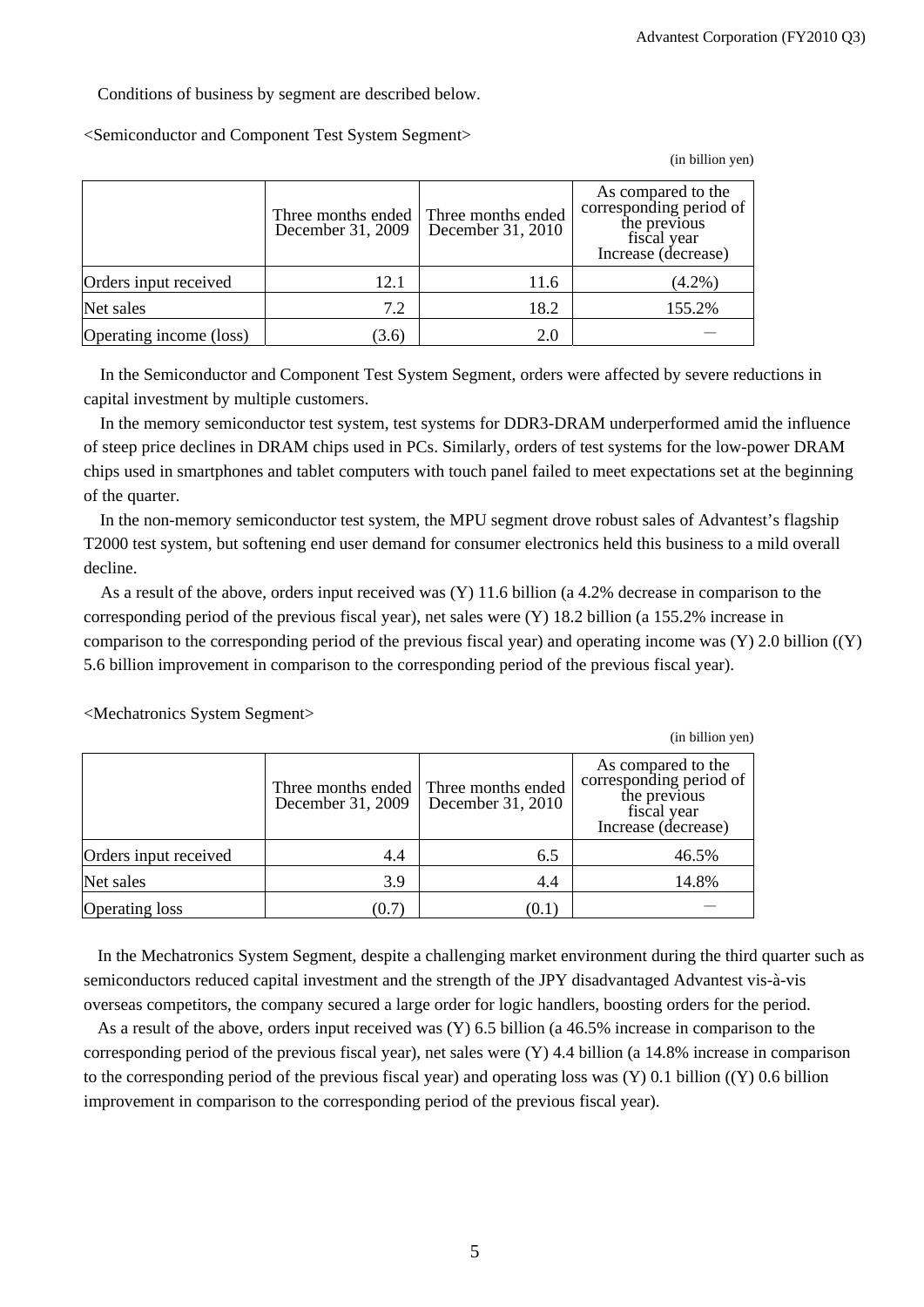#### <Services, Support and Others Segment>

Three months ended December 31, 2009 Three months ended December 31, 2010 As compared to the corresponding period of the previous fiscal year Increase (decrease) Orders input received  $\begin{array}{|c|c|c|c|c|c|c|c|c|} \hline 3.4 & 3.6 & 10.4\% \hline \end{array}$ Net sales 2.9 2.9 3.3 3.3 16.5% Operating income  $0.5$   $0.5$   $0.5$   $(9.0\%)$ 

In the Services, Support and Others Segment, maintenance revenues continued to display positive strength, as customer utilization rates remained high.

As a result of the above, orders input received was (Y) 3.6 billion (a 10.4% increase in comparison to the corresponding period of the previous fiscal year), net sales were (Y) 3.3 billion (a 16.5% increase in comparison to the corresponding period of the previous fiscal year) and operating income was (Y) 0.5 billion (a 9.0% decrease in comparison to the corresponding period of the previous fiscal year).

#### (2) Analysis of Financial Condition

Total assets at December 31, 2010 amounted to (Y) 183.2 billion, a decrease of (Y) 5.4 billion compared to March 31, 2010, primarily due to a decrease of  $(Y)$  32.8 billion in cash and cash equivalents, increase of  $(Y)$  13.0 billion , (Y) 9.8 billion and (Y) 7.6 billion in short-term investments , trade receivables and inventories respectively. The amount of total liabilities was (Y) 45.8 billion, an increase of (Y) 7.5 billion compared to March 31, 2010, primarily due to an increase in trade accounts payable. Stockholders' equity was (Y) 137.4 billion. Equity to assets ratio was 75.0%, a decrease of 4.6 percentage point from March 31, 2010.

#### (Cash Flow Condition)

Cash and cash equivalents held at December 31, 2010 were (Y) 63.6 billion, a decrease of (Y) 3.4 billion from September 30, 2010. Significant cash flows during the third quarter of this fiscal year and their causes are described below.

Net cash provided by operating activities was  $(Y)$  0.7 billion (Net cash outflow  $(Y)$  6.3 billion in the corresponding period of the previous fiscal year). This amount was primarily attributable to net income in the amount of (Y) 0.7 billion.

Net cash used in investing activities was  $(Y)$  2.2 billion (Net cash outflow  $(Y)$  7.8 billion in the corresponding period of the previous fiscal year). This amount was primarily attributable to increase in short-term investments in the amount of (Y) 1.4 billion and purchases of property, plant and equipment in the amount of (Y) 0.8 billion.

Net cash used in financing activities was (Y) 0.8 billion (Net cash outflow (Y) 0.8 billion in the corresponding period of the previous fiscal year). This amount was primarily attributable to (Y) 0.8 billion dividends paid.

(in billion yen)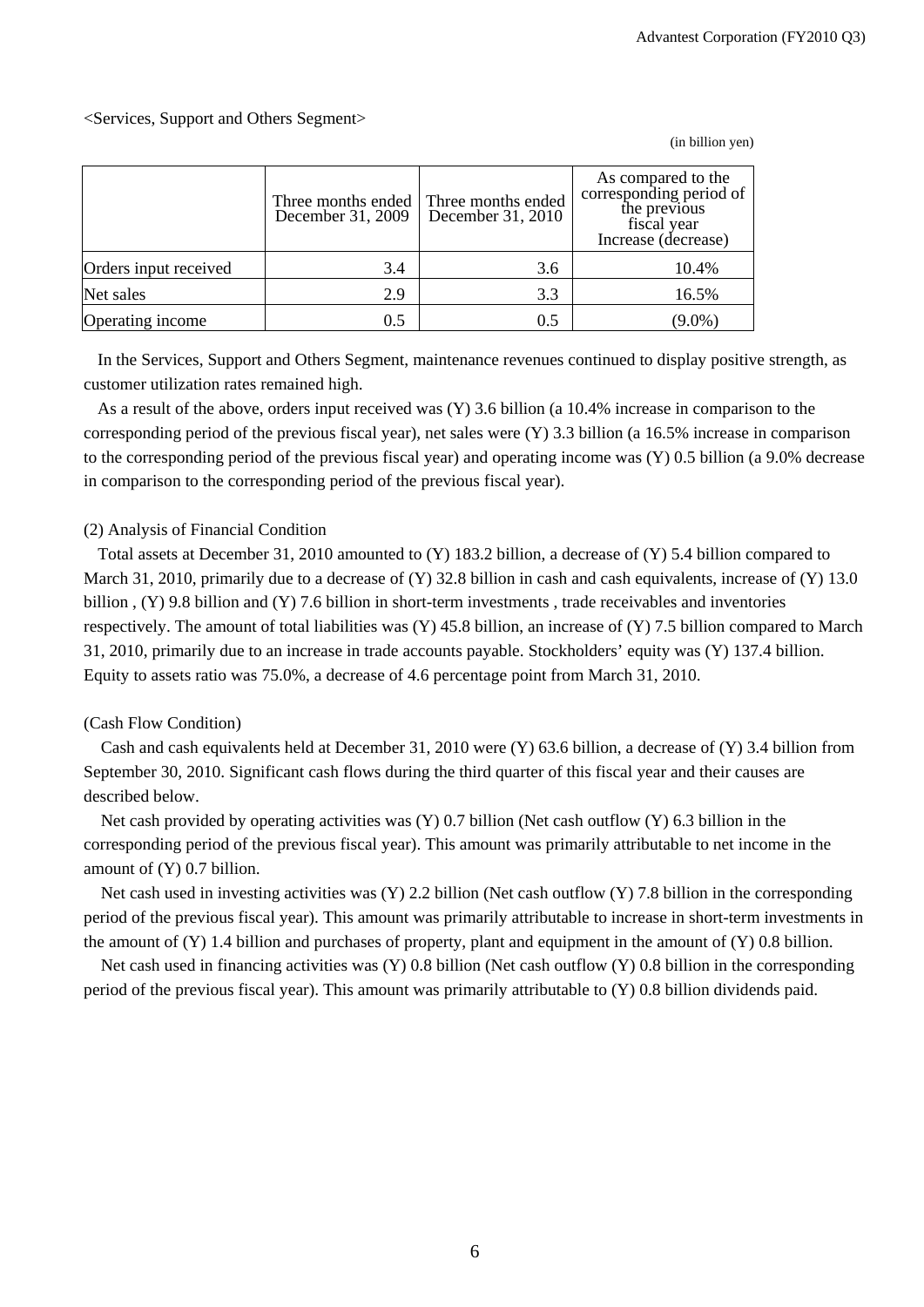#### (3) Prospects for the Upcoming Fiscal Year

Although the global economic recovery remains on track and is expected to continue, unemployment and fiscal problems in developed countries, as well as fears of inflation in the emerging countries, overshadow the prospects for global growth.

Similarly, the dramatic recovery of the semiconductor industry, supported thus far by stimulus measures targeting consumer spending, is now imperiled by the shifting outlook for key semiconductor demand drivers. As a result of these changes in the demand environment in developed countries, starting in late 2010, demand for semiconductor production equipment began to trend downward. This decline is expected set to continue, especially in the DRAM manufacturers.

More positively, encouraging trends in the PC market include the adoption of high-performance nextgeneration MPUs, improvements in the speed of DRAM memory chips, and increases in the average DRAM content of PCs. Advantest expects that semiconductor manufacturers will regain their appetite for investment, leading to renewed order growth, when the current round of PC inventory adjustments is complete. Additionally, Advantest's efforts to enhance revenue stability by aggressively growing its share of the SoC tester market – where demand fluctuates less than in the DRAM tester market – are expected to make a favorable impact to the company's operations in the fourth quarter of fiscal 2010, when the company sees revenue from the new test solutions announced in October 2010, including solutions for image sensors and automotive devices.

Going forward, Advantest intends to continue to hone its R&D and sales operations to respond to diverse semiconductor test and measurement needs, while placing paramount importance on customer satisfaction, enhancing profitability, and reinforcing management stability.

For the fiscal year ending March 31, 2011, Advantest forecasts sales (Y) 100 billion, operating income of (Y) 6.5 billion, income before income taxes and equity in loss of affiliated company of (Y) 5.8 billion, and net income of  $(Y)$  3.5 billion.

Advantest Corporation has made an acquisition proposal to Verigy Ltd. on November 27, 2010 and has revised its acquisition proposal to Verigy Ltd. on December 22, 2010. There have been no subsequent developments that are relevant to disclose to date. Advantest will promptly disclose the information in the case there are any developments that are relevant to disclose.

#### 2. Others

(1) Material changes in subsidiaries during this period (changes in scope of consolidation resulting from changes in subsidiaries): None

(2) Use of simplified accounting method and special accounting policy for quarterly consolidated financial statements:

Tax expense is measured using an estimated annual effective tax rate. Advantest makes, at the end of the third quarter, its best estimate of the annual effective tax rate for the full fiscal year and use that rate to provide for income taxes on a current year-to-date basis. The estimated effective tax rate includes the deferred tax effects of expected year-end temporary differences and carryforwards, and the effects of valuation allowances for deferred tax assets.

(3) Changes in accounting principles, procedures and the presentation of the quarterly consolidated financial statements: None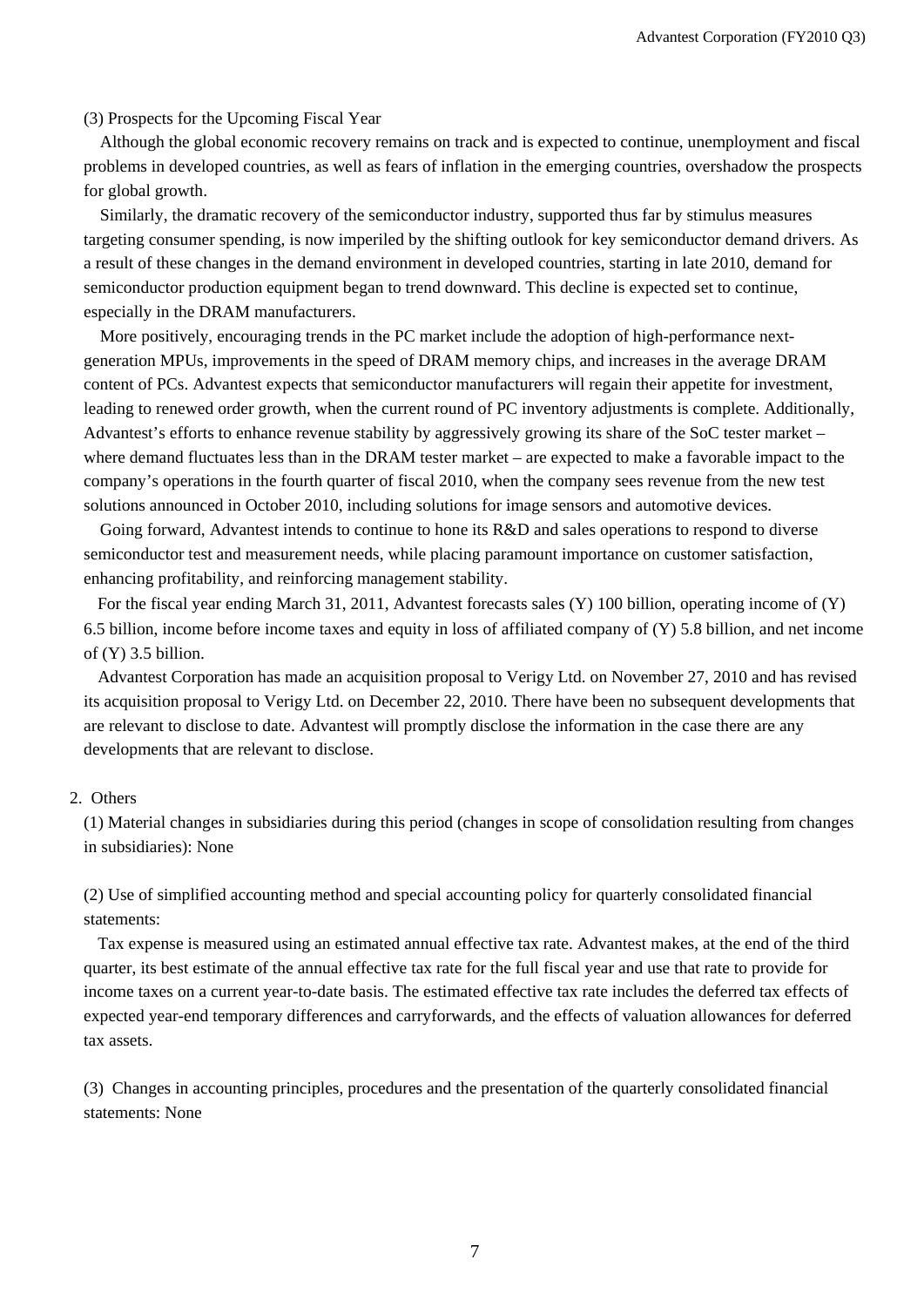## 3. Consolidated Financial Statements and Other Information

### (1)Consolidated Balance Sheets (Unaudited)

|                                    |   | <b>Yen (Millions)</b> |                       |
|------------------------------------|---|-----------------------|-----------------------|
| Assets                             |   | December 31, 2010     | <b>March 31, 2010</b> |
|                                    |   |                       |                       |
| Current assets:                    |   |                       |                       |
| Cash and cash equivalents          | ¥ | 63,649                | 96,439                |
| Short-term investments             |   | 23,521                | 10,498                |
| Trade receivables, net             |   | 25,741                | 15,930                |
| Inventories                        |   | 24,177                | 16,590                |
| Other current assets               |   | 3,416                 | 4,292                 |
| Total current assets               |   | 140,504               | 143,749               |
| Investment securities              |   | 7,360                 | 8,077                 |
| Property, plant and equipment, net |   | 31,615                | 32,881                |
| Intangible assets, net             |   | 1,431                 | 1,445                 |
| Other assets                       |   | 2,322                 | 2,511                 |
| Total assets                       | ¥ | 183,232               | 188,663               |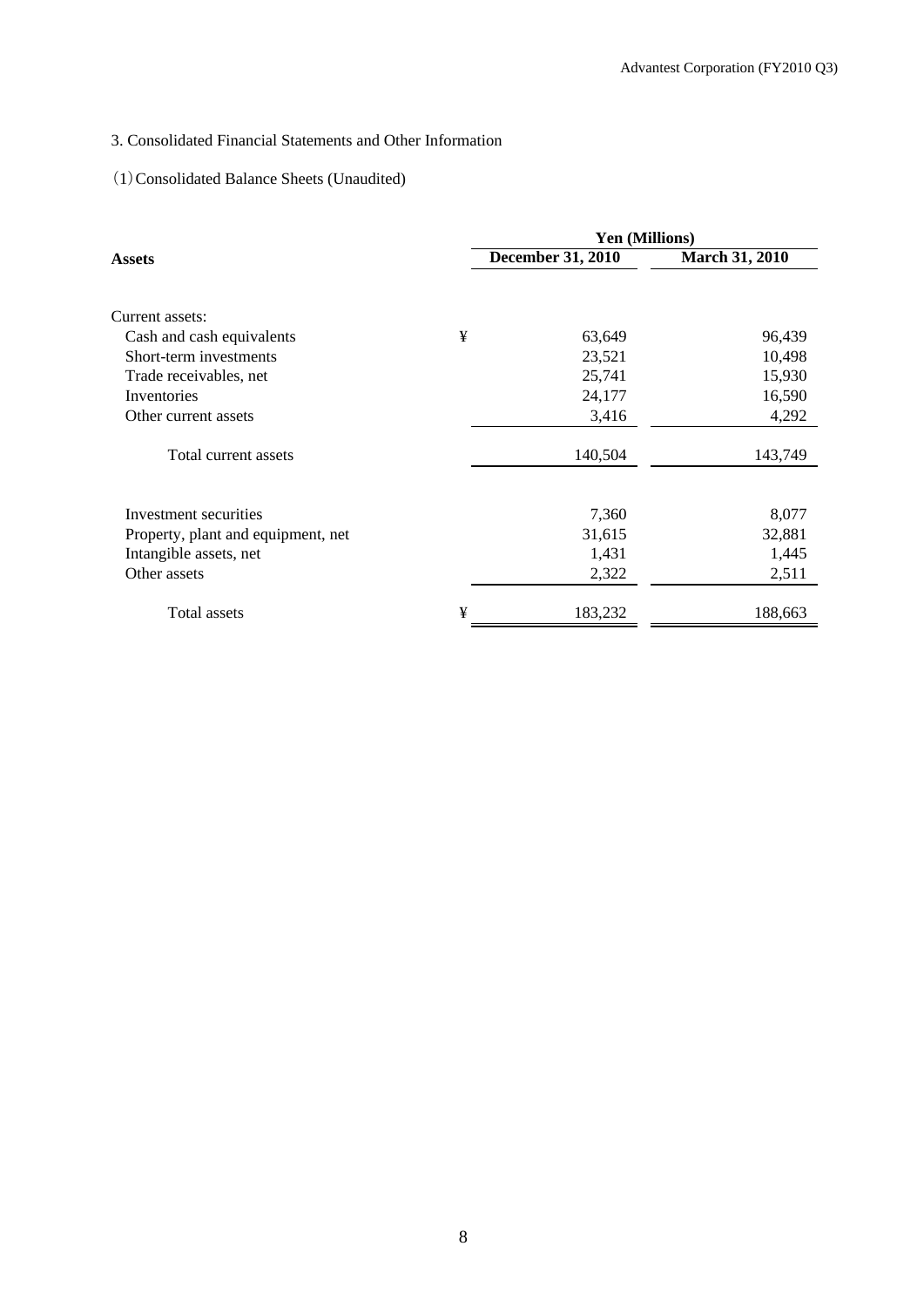|                                               |   | Yen (Millions)           |                       |  |  |  |
|-----------------------------------------------|---|--------------------------|-----------------------|--|--|--|
| <b>Liabilities and Stockholders' Equity</b>   |   | <b>December 31, 2010</b> | <b>March 31, 2010</b> |  |  |  |
|                                               |   |                          |                       |  |  |  |
| Current liabilities:                          |   |                          |                       |  |  |  |
| Trade accounts payable                        | ¥ | 16,293                   | 11,430                |  |  |  |
| Accrued expenses                              |   | 5,361                    | 4,894                 |  |  |  |
| Accrued warranty expenses                     |   | 2,479                    | 2,802                 |  |  |  |
| Other current liabilities                     |   | 2,991                    | 2,793                 |  |  |  |
| Total current liabilities                     |   | 27,124                   | 21,919                |  |  |  |
| Accrued pension and severance costs           |   | 13,728                   | 13,765                |  |  |  |
| Other liabilities                             |   | 5,028                    | 2,737                 |  |  |  |
| <b>Total liabilities</b>                      |   | 45,880                   | 38,421                |  |  |  |
| Commitments and contingent liabilities        |   |                          |                       |  |  |  |
| Stockholders' equity:                         |   |                          |                       |  |  |  |
| Common stock                                  |   | 32,363                   | 32,363                |  |  |  |
| Capital surplus                               |   | 40,573                   | 40,463                |  |  |  |
| Retained earnings                             |   | 183,118                  | 181,606               |  |  |  |
| Accumulated other comprehensive income (loss) |   | (19, 105)                | (14, 859)             |  |  |  |
| Treasury stock                                |   | (99, 597)                | (89, 331)             |  |  |  |
| Total stockholders' equity                    |   | 137,352                  | 150,242               |  |  |  |
| Total liabilities and stockholders' equity    | ¥ | 183,232                  | 188,663               |  |  |  |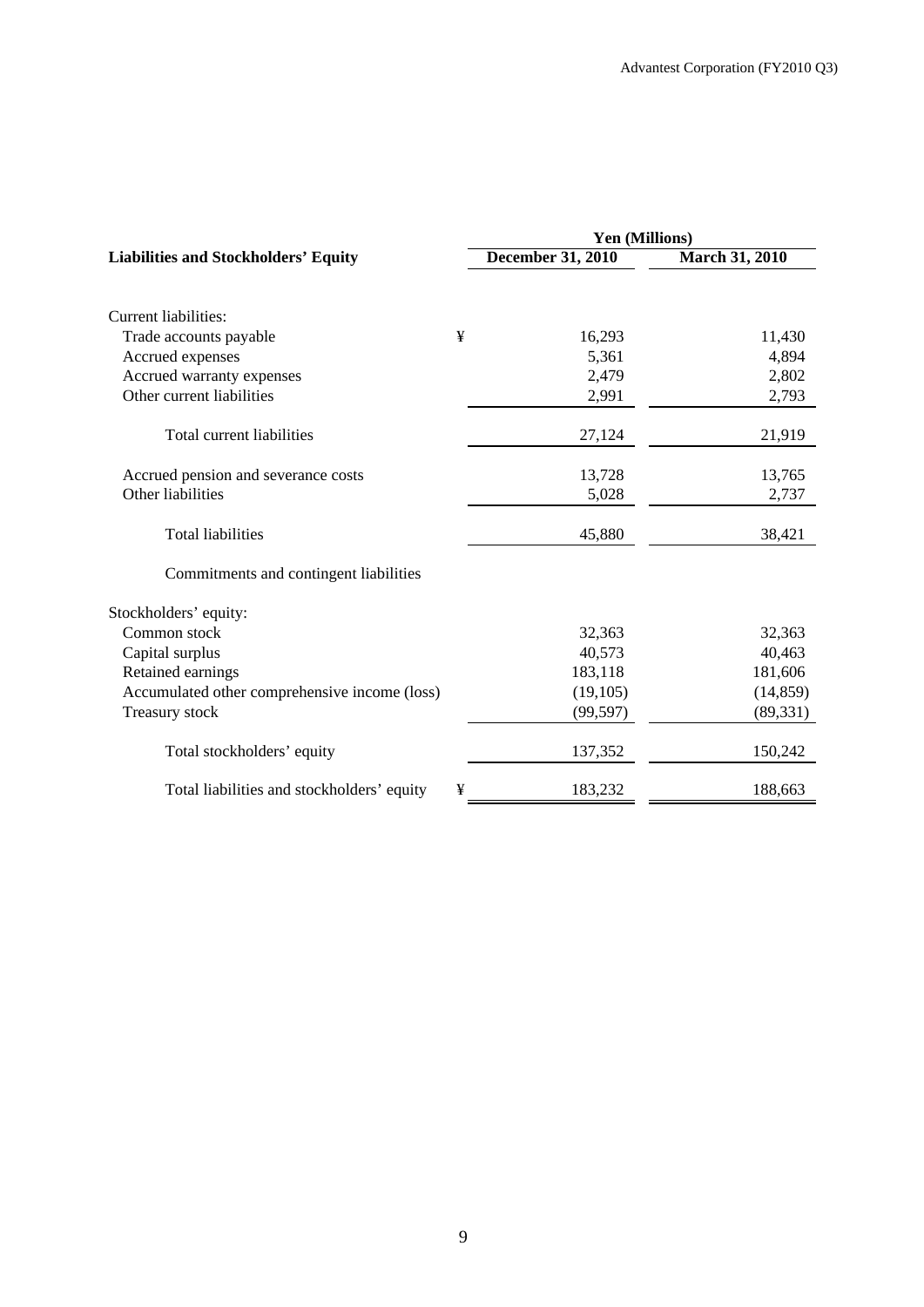## (2)Consolidated Statements of Operations (Unaudited)

|                                                 |   | Yen (Millions)                                |                                                      |  |
|-------------------------------------------------|---|-----------------------------------------------|------------------------------------------------------|--|
|                                                 |   | Nine months ended<br><b>December 31, 2009</b> | <b>Nine months ended</b><br><b>December 31, 2010</b> |  |
| Net sales                                       | ¥ | 31,656                                        | 77,538                                               |  |
| Cost of sales                                   |   | 17,291                                        | 40,348                                               |  |
| Gross profit                                    |   | 14,365                                        | 37,190                                               |  |
| Research and development expenses               |   | 12,953                                        | 15,619                                               |  |
| Selling, general and administrative expenses    |   | 14,379                                        | 15,618                                               |  |
| Operating income (loss)                         |   | (12,967)                                      | 5,953                                                |  |
| Other income (expense):                         |   |                                               |                                                      |  |
| Interest and dividend income                    |   | 476                                           | 278                                                  |  |
| Interest expense                                |   | (3)                                           | (2)                                                  |  |
| Other, net                                      |   | 1,111                                         | (1,094)                                              |  |
| Total other income (expense)                    |   | 1,584                                         | (818)                                                |  |
| Income (loss) before income taxes and equity    |   |                                               |                                                      |  |
| in earnings (loss) of affiliated company        |   | (11, 383)                                     | 5,135                                                |  |
| Income taxes                                    |   | 1,292                                         | 1,834                                                |  |
| Equity in earnings (loss) of affiliated company |   | (82)                                          | (30)                                                 |  |
| Net income (loss)                               | ¥ | (12, 757)                                     | 3,271                                                |  |

|                              |   | Yen                                           |                                               |  |  |
|------------------------------|---|-----------------------------------------------|-----------------------------------------------|--|--|
|                              |   | Nine months ended<br><b>December 31, 2009</b> | Nine months ended<br><b>December 31, 2010</b> |  |  |
| Net income (loss) per share: |   |                                               |                                               |  |  |
| Basic                        | ¥ | (71.38)                                       | 18.56                                         |  |  |
| Diluted                      |   | (71.38)                                       | 18.56                                         |  |  |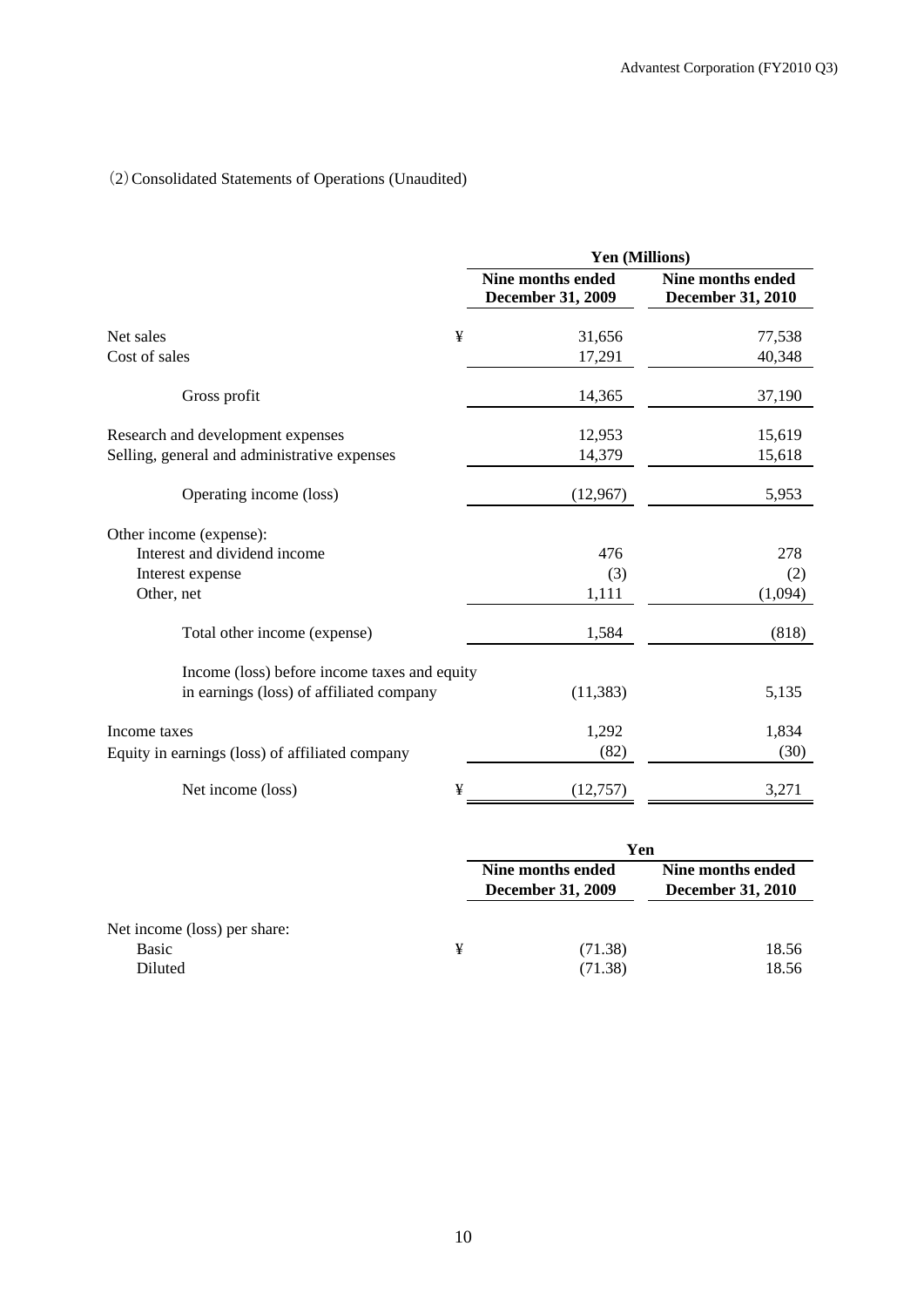|                                                 |   | Yen (Millions)                          |                                         |  |  |
|-------------------------------------------------|---|-----------------------------------------|-----------------------------------------|--|--|
|                                                 |   | Three months ended<br>December 31, 2009 | Three months ended<br>December 31, 2010 |  |  |
| Net sales                                       | ¥ | 12,887                                  | 25,445                                  |  |  |
| Cost of sales                                   |   | 8,615                                   | 13,534                                  |  |  |
| Gross profit                                    |   | 4,272                                   | 11,911                                  |  |  |
| Research and development expenses               |   | 4,240                                   | 5,281                                   |  |  |
| Selling, general and administrative expenses    |   | 5,016                                   | 5,417                                   |  |  |
| Operating income (loss)                         |   | (4,984)                                 | 1,213                                   |  |  |
| Other income (expense):                         |   |                                         |                                         |  |  |
| Interest and dividend income                    |   | 114                                     | 78                                      |  |  |
| Interest expense                                |   | (1)                                     | $\theta$                                |  |  |
| Other, net                                      |   | (106)                                   | (263)                                   |  |  |
| Total other income (expense)                    |   | 7                                       | (185)                                   |  |  |
| Income (loss) before income taxes and equity    |   |                                         |                                         |  |  |
| in earnings (loss) of affiliated company        |   | (4,977)                                 | 1,028                                   |  |  |
| Income taxes                                    |   | 678                                     | 329                                     |  |  |
| Equity in earnings (loss) of affiliated company |   | (14)                                    | (21)                                    |  |  |
| Net income (loss)                               | ¥ | (5,669)                                 | 678                                     |  |  |

|                              |   | Yen                                            |                                                |  |  |
|------------------------------|---|------------------------------------------------|------------------------------------------------|--|--|
|                              |   | Three months ended<br><b>December 31, 2009</b> | Three months ended<br><b>December 31, 2010</b> |  |  |
| Net income (loss) per share: |   |                                                |                                                |  |  |
| <b>Basic</b>                 | ¥ | (31.72)                                        | 3.91                                           |  |  |
| Diluted                      |   | (31.72)                                        | 3.91                                           |  |  |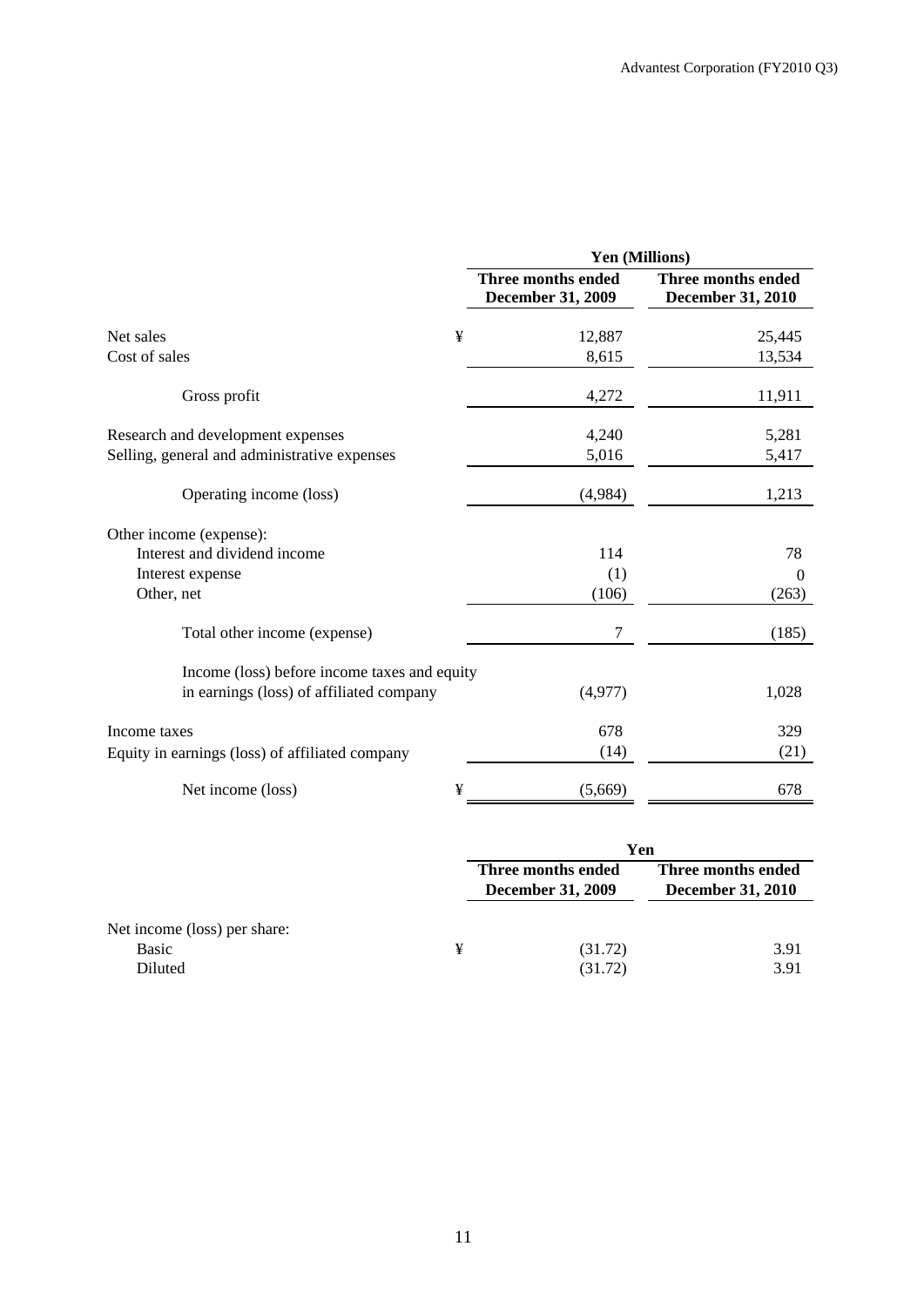#### (3)Consolidated Statements of Cash Flows (Unaudited)

|                                                                  |   | <b>Yen (Millions)</b>                         |                                               |  |
|------------------------------------------------------------------|---|-----------------------------------------------|-----------------------------------------------|--|
|                                                                  |   | Nine months ended<br><b>December 31, 2009</b> | Nine months ended<br><b>December 31, 2010</b> |  |
| Cash flows from operating activities:                            |   |                                               |                                               |  |
| Net income (loss)                                                | ¥ | (12,757)                                      | 3,271                                         |  |
| Adjustments to reconcile net income (loss) to net cash           |   |                                               |                                               |  |
| provided by (used in) operating activities:                      |   |                                               |                                               |  |
| Depreciation and amortization                                    |   | 3,160                                         | 3,100                                         |  |
| Deferred income taxes                                            |   | (299)                                         | 353                                           |  |
| Stock option compensation expense                                |   | 96                                            | 110                                           |  |
| Changes in assets and liabilities:                               |   |                                               |                                               |  |
| Trade receivables                                                |   | (3,430)                                       | (11,076)                                      |  |
| Inventories                                                      |   | (5,659)                                       | (8,011)                                       |  |
| Trade accounts payable                                           |   | 3,585                                         | 5,949                                         |  |
| Other accounts payable                                           |   | (5,675)                                       | (352)                                         |  |
| Accrued expenses                                                 |   | (1,603)                                       | 603                                           |  |
| Accrued warranty expenses                                        |   | (99)                                          | (309)                                         |  |
| Accrued pension and severance costs                              |   | 781                                           | 214                                           |  |
| Other                                                            |   | 2,283                                         | 4,162                                         |  |
| Net cash used in operating activities                            |   | (19,617)                                      | (1,986)                                       |  |
| Cash flows from investing activities:                            |   |                                               |                                               |  |
| (Increase) decrease in short-term investments                    |   | 7,301                                         | (13,745)                                      |  |
| Proceeds from sale of property, plant and equipment              |   | 150                                           | 5                                             |  |
| Purchases of property, plant and equipment                       |   | (2,067)                                       | (1,894)                                       |  |
| Purchases of intangible assets                                   |   | (112)                                         | (172)                                         |  |
| Other                                                            |   | 68                                            | 78                                            |  |
| Net cash provided by (used in) investing activities              |   | 5,340                                         | (15, 728)                                     |  |
| Cash flows from financing activities:                            |   |                                               |                                               |  |
| Purchases of treasury stock                                      |   | (3)                                           | (10, 266)                                     |  |
| Dividends paid                                                   |   | (1,748)                                       | (1,709)                                       |  |
| Other                                                            |   | (3)                                           | $\Omega$                                      |  |
| Net cash used in financing activities                            |   | (1,754)                                       | (11, 975)                                     |  |
| Net effect of exchange rate changes on cash and cash equivalents |   | (7)                                           | (3,101)                                       |  |
| Net change in cash and cash equivalents                          |   | (16,038)                                      | (32,790)                                      |  |
| Cash and cash equivalents at beginning of period                 |   | 105,455                                       | 96,439                                        |  |
| Cash and cash equivalents at end of period                       | ¥ | 89,417                                        | 63,649                                        |  |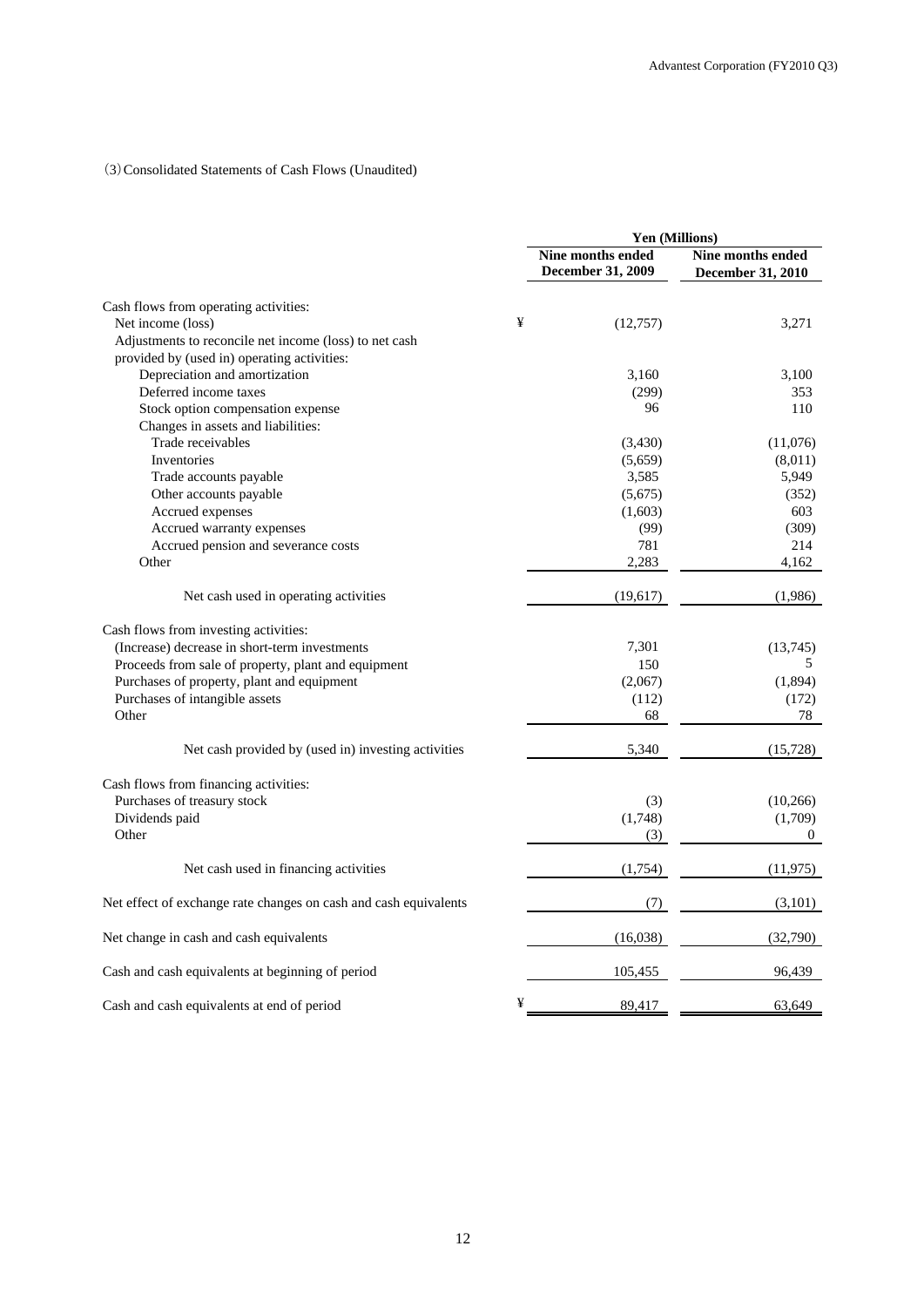## (4) Notes on Preconditions to Going Concerns: None

# (5) Segment Information

|                                                   | <b>Yen (Millions)</b>               |                                                                            |                                                  |                                    |                                 |           |  |
|---------------------------------------------------|-------------------------------------|----------------------------------------------------------------------------|--------------------------------------------------|------------------------------------|---------------------------------|-----------|--|
|                                                   | Nine months ended December 31, 2009 |                                                                            |                                                  |                                    |                                 |           |  |
|                                                   |                                     | Semiconductor<br>and<br>Component<br><b>Test System</b><br><b>Business</b> | <b>Mechatronics</b><br>System<br><b>Business</b> | Services.<br>Support and<br>Others | Elimination<br>and<br>Corporate | Total     |  |
| Net sales to unaffiliated customers               | ¥                                   | 16,565                                                                     | 7,339                                            | 7,752                              |                                 | 31,656    |  |
| Inter-segment sales                               |                                     | 1,797                                                                      | 17                                               |                                    | (1,814)                         |           |  |
| Net sales<br>Operating income (loss) before stock |                                     | 18,362                                                                     | 7,356                                            | 7,752                              | (1,814)                         | 31,656    |  |
| option compensation expense<br>Adjustment:        |                                     | (8,582)                                                                    | (2,044)                                          | 1,222                              | (3,467)                         | (12, 871) |  |
| Stock option compensation expense                 |                                     |                                                                            |                                                  |                                    |                                 | 96        |  |
| Operating income (loss)                           |                                     |                                                                            |                                                  |                                    | ¥                               | (12,967)  |  |

|                                                   | <b>Yen (Millions)</b>                                                      |        |                                                  |                                    |                                 |        |  |
|---------------------------------------------------|----------------------------------------------------------------------------|--------|--------------------------------------------------|------------------------------------|---------------------------------|--------|--|
|                                                   | Nine months ended December 31, 2010                                        |        |                                                  |                                    |                                 |        |  |
|                                                   | Semiconductor<br>and<br>Component<br><b>Test System</b><br><b>Business</b> |        | <b>Mechatronics</b><br>System<br><b>Business</b> | Services.<br>Support and<br>Others | Elimination<br>and<br>Corporate | Total  |  |
| Net sales to unaffiliated customers               | ¥                                                                          | 52,925 | 14,093                                           | 10,520                             |                                 | 77,538 |  |
| Inter-segment sales                               |                                                                            | 1,269  | 48                                               |                                    | (1,317)                         |        |  |
| Net sales<br>Operating income (loss) before stock |                                                                            | 54,194 | 14,141                                           | 10,520                             | (1,317)                         | 77,538 |  |
| option compensation expense<br>Adjustment:        |                                                                            | 7,630  | 104                                              | 1,840                              | (3,511)                         | 6,063  |  |
| Stock option compensation expense                 |                                                                            |        |                                                  |                                    |                                 | 110    |  |
| Operating income (loss)                           |                                                                            |        |                                                  |                                    | ¥                               | 5,953  |  |